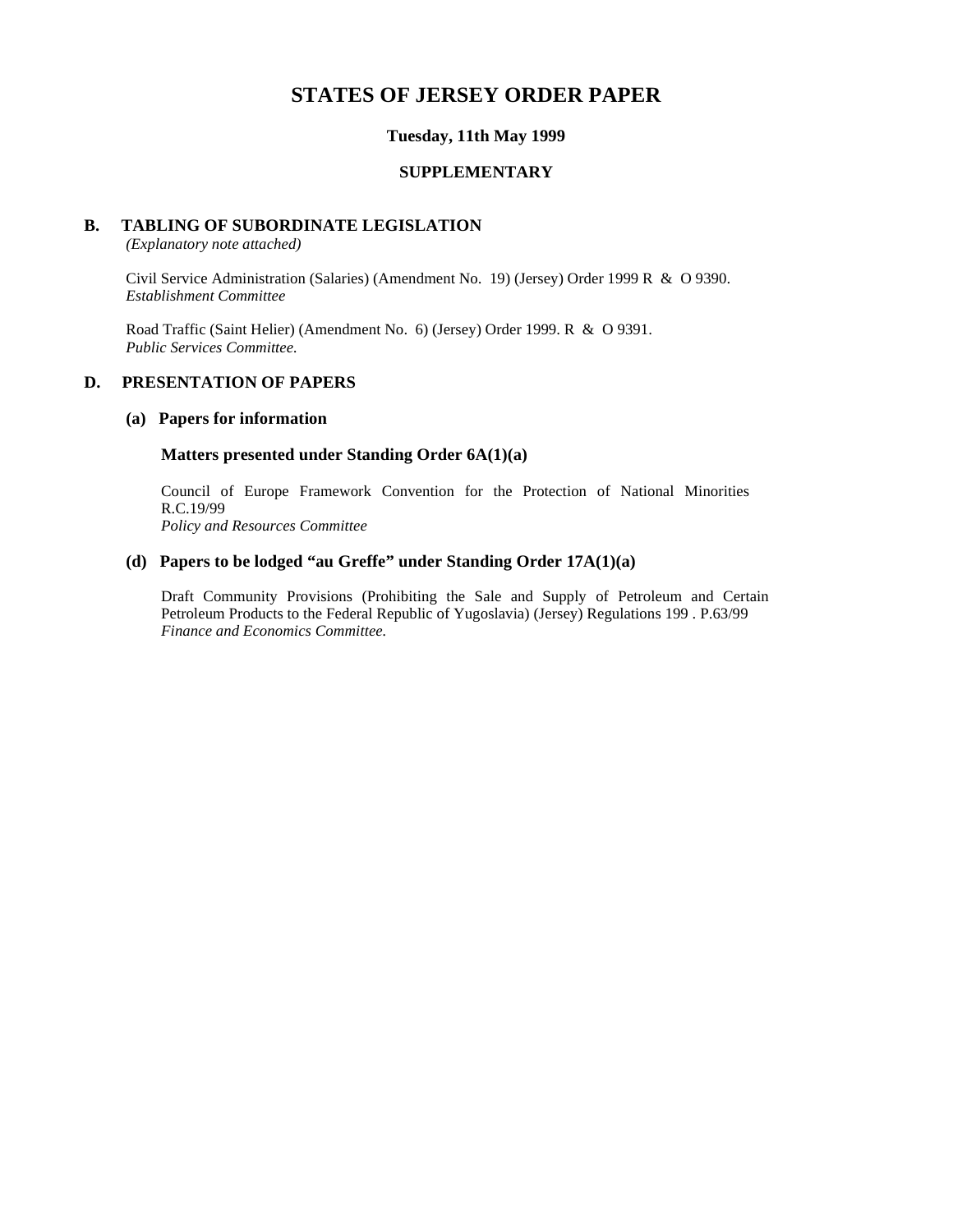Draft Community Provisions (Prohibition on Flights of Yugoslav Carriers) (Jersey) Regulations 199 . P.64/99 *Policy and Resources Committee.*

# **E. STATEMENTS AND PROPOSITIONS RELATING TO THE ARRANGEMENT OF PUBLIC BUSINESS AT THIS OR ANY SUBSEQUENT MEETING**

The President of the Tourism Committee will seek leave to defer consideration of the proposition regarding millennium licensing hours (P.55/99 lodged "au Greffe" on 27th April 1999) from the present meeting to the next meeting on 25th May 1999.

THE STATES are asked to agree that the following matters lodged "au Greffe" will be considered at the next meeting on 25th May 1999 -

Draft Community Provisions (Prohibiting the Sale and Supply of Petroleum and Certain Petroleum Products to the Federal Republic of Yugoslavia) (Jersey) Regulations 199 .P.63/99 Lodged: 11th May 1999. *Finance and Economics Committee.*

Draft Community Provisions (Prohibition on Flights of Yugoslav Carriers) (Jersey) Regulations 199 . P.64/99 Lodged: 11th May 1999. *Policy and Resources Committee.*

THE STATES are asked to agree that the draft Community Provisions (Prohibiting the Sale and Supply of Petroleum and Certain Petroleum Products to the Federal Republic of Yugoslavia) (Jersey) Regulations 199 (P.63/99) and the draft Community Provisions (Prohibition on Flights of Yugoslav Carriers) (Jersey)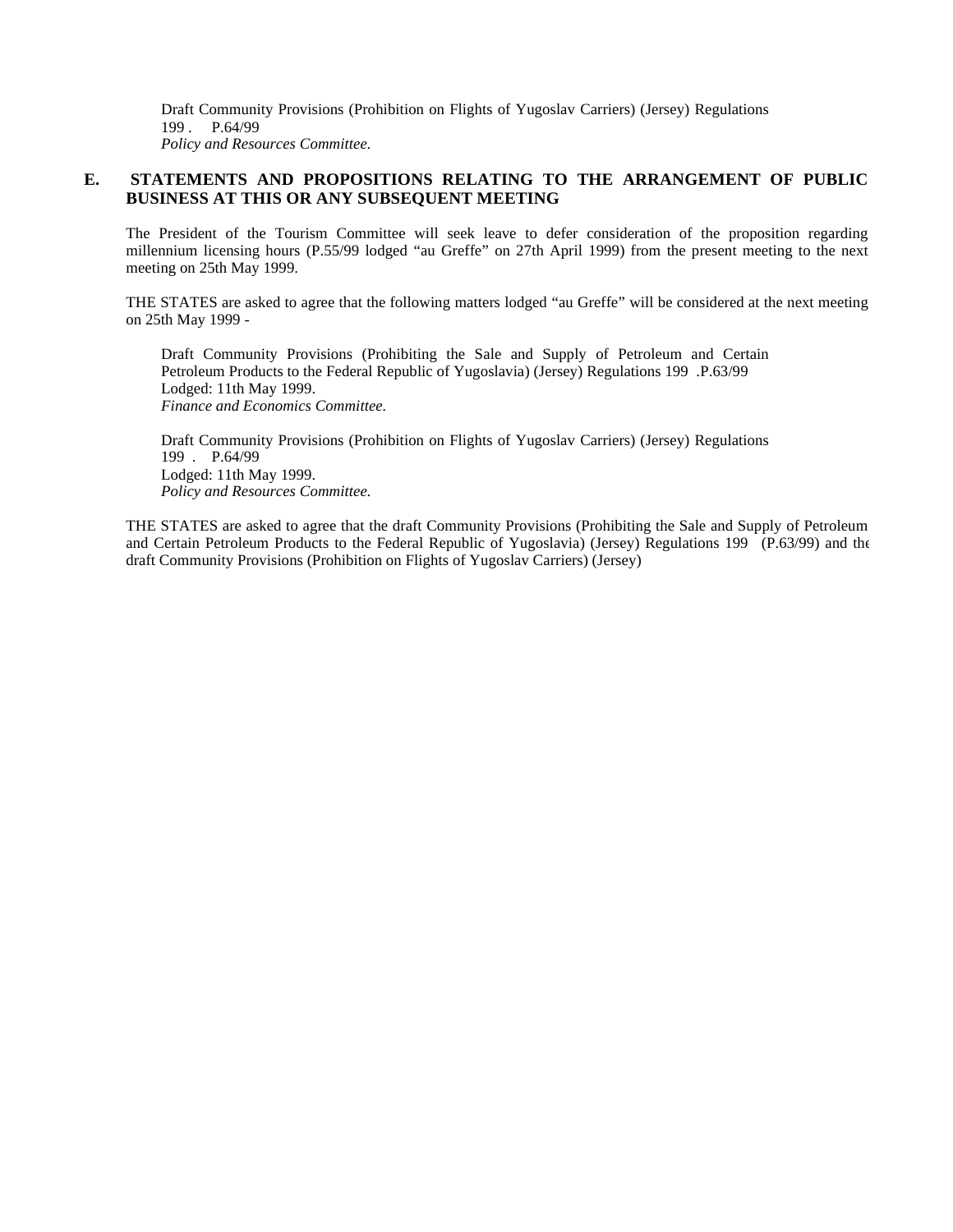Regulations 199 (P.64/99) be considered as the first items of matters lodged"au Greffe" listed under Public Business at the next meeting on 25th May 1999 to enable this legislation to be enacted as soon as possible and ensure that the Island can meet its international obligations.

### **C.M. NEWCOMBE**

# **Deputy Greffier of the States**

11th May 1999